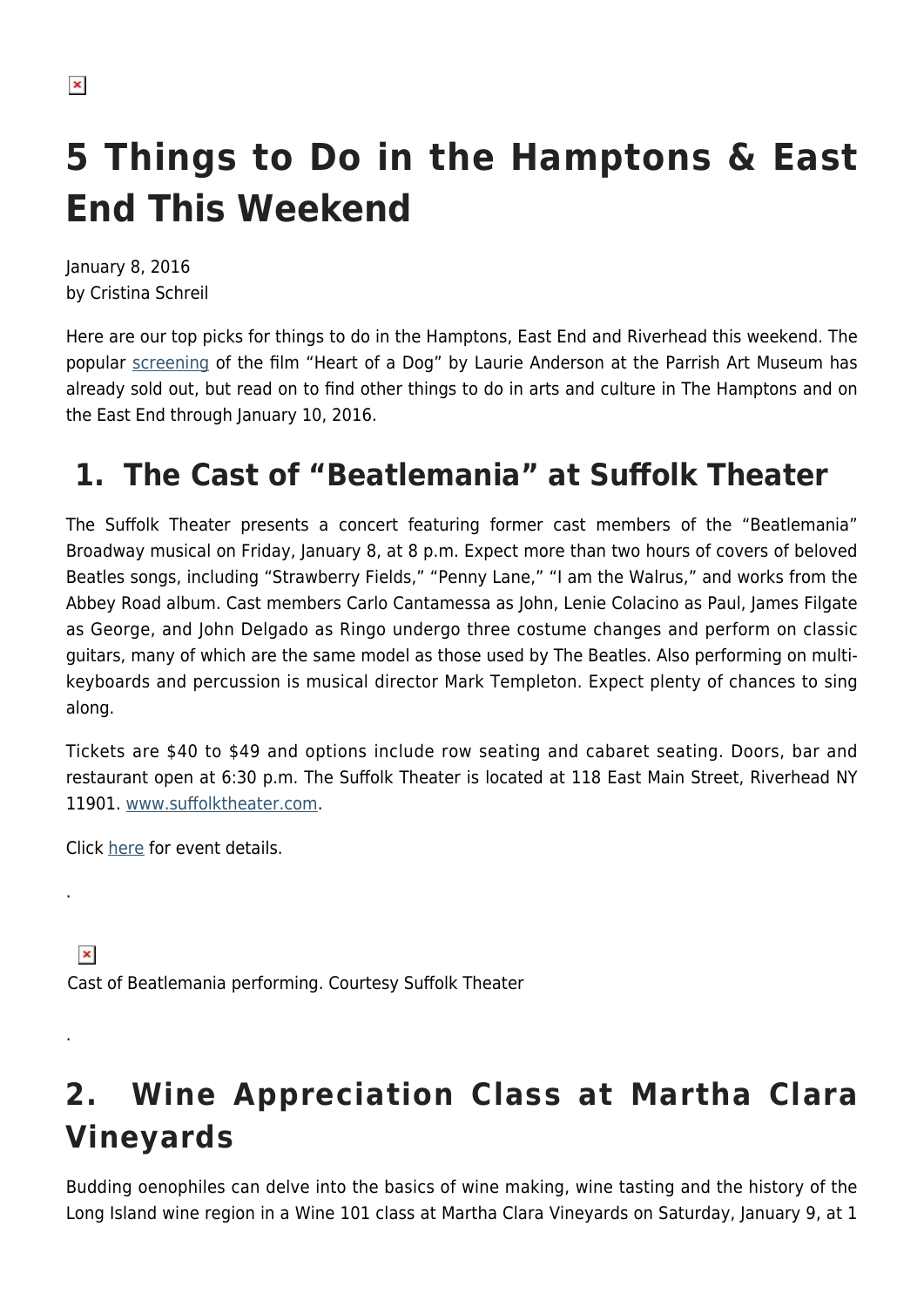p.m. The course also explores the history of the vineyard.

Tickets are \$20 in advance, \$25 at the door. Members pay \$15 in advance and \$20 at the door. Martha Clara Vineyards is located at 6025 Sound Avenue, Riverhead NY 11901. [www.marthaclaravineyards.com.](http://www.marthaclaravineyards.com/)

Click [here](http://marthaclaravineyards.com/event_view.php?eid=408) for event details.

.

.

.

#### **3. Exhibition Opening at the White Room Gallery**

The White Room Gallery presents a new exhibition, "America on Fire: A Politically Incorrect Show," with an opening reception on Saturday, January 9 from 5 p.m. to 7 p.m. Curated by Mark Seidenfeld, the exhibition features such artists as Peter Spacek, Jeff Muhs, Chales Waller, David Geiser, Anna Jurinich, Caren Sturmer, Michael Cardicino, Rosa Cole, Barbara Bilottoa, Sally Breen, June Kaplan, Kat O'Neill, Mark Seidenfeld, Bryan Greene, Bob Tucker, Melissa Hin, Mark Zimmerman, Daniel Schoenheimer, Diane Marxe and Nadine Daskaloff.

Free admission. The White Room Gallery is located at 2415 Main Street, Bridgehampton NY 11932. [thewhiteroom.gallery](http://thewhiteroom.gallery/)

 $\pmb{\times}$ "Madoff" by Geoffrey Stein. Courtesy White Room Gallery.

#### **4. Rock Show at Bay Street Theater**

Bay Street Theater presents a month-long series of "Fireside Sessions" concerts with musician and Montauk resident Nancy Atlas and band The Nancy Project at Bay Street Theater. Each concert includes a special guest and the performance on Saturday, January 9, at 8 p.m. features drummer Simon Kirke. Expect a high-energy rock show. Fireside Sessions with Nancy Atlas continue on January 16, 23 and 30.

Tickets are \$25. Bay Street Theater is located at 1 Bay Street, Sag Harbor NY 11963. [www.baystreet.org](http://www.baystreet.org/).

Click [here](http://www.baystreet.org/calendar/fireside-sessions-with-nancy-atlas-on-saturdays/) for event details.

 $\pmb{\times}$ Nancy Atlas hosted special guests Clark Gayton and Winston Irie as part of her 2015 Fireside Sessions at